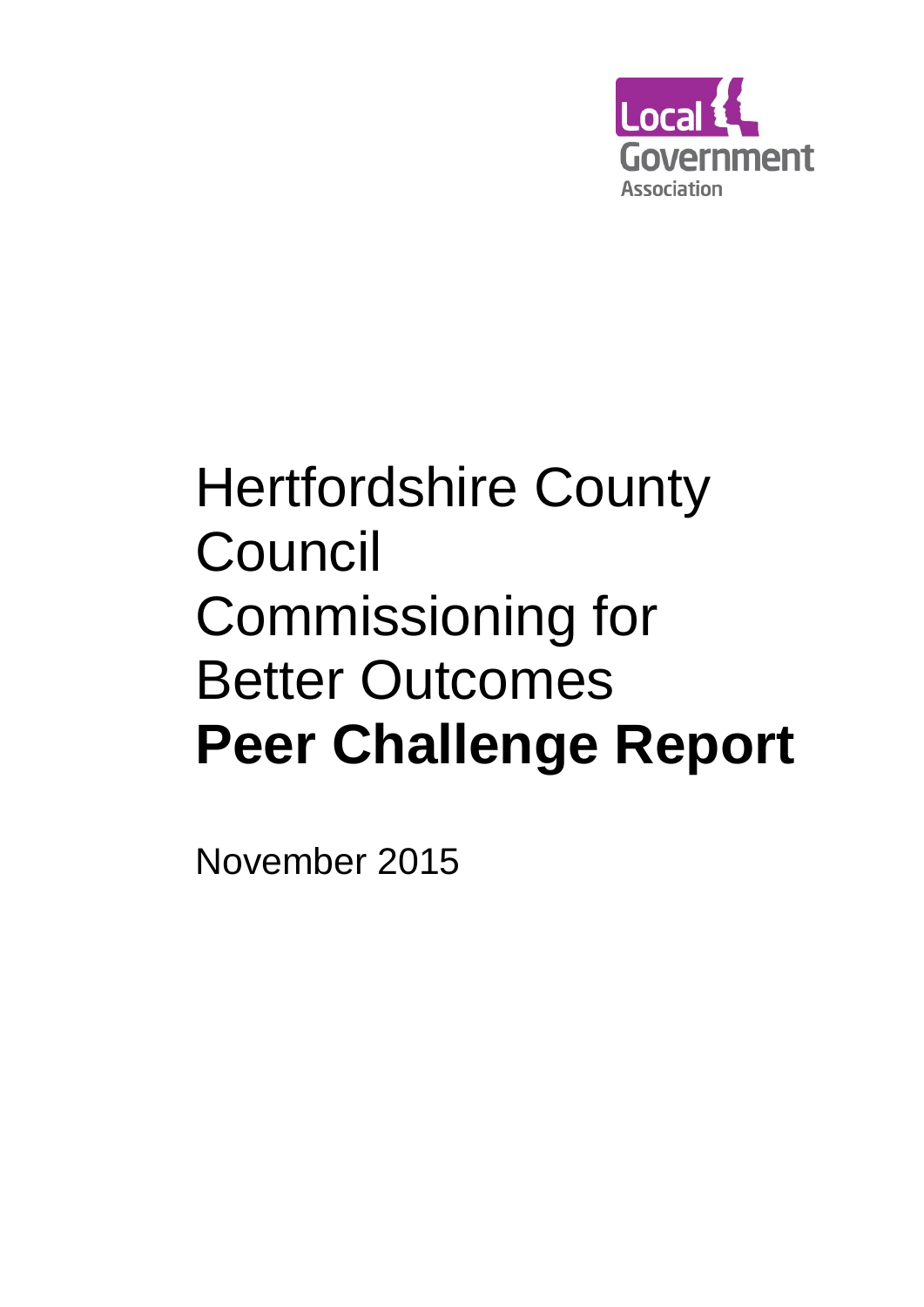## **Table of contents**

| Person Centred and Outcomes Focused 8              |  |
|----------------------------------------------------|--|
|                                                    |  |
|                                                    |  |
| Promotes a Sustainable and Diverse Market Place 18 |  |

Appendix 1 – Commissioning for Better Outcomes Standards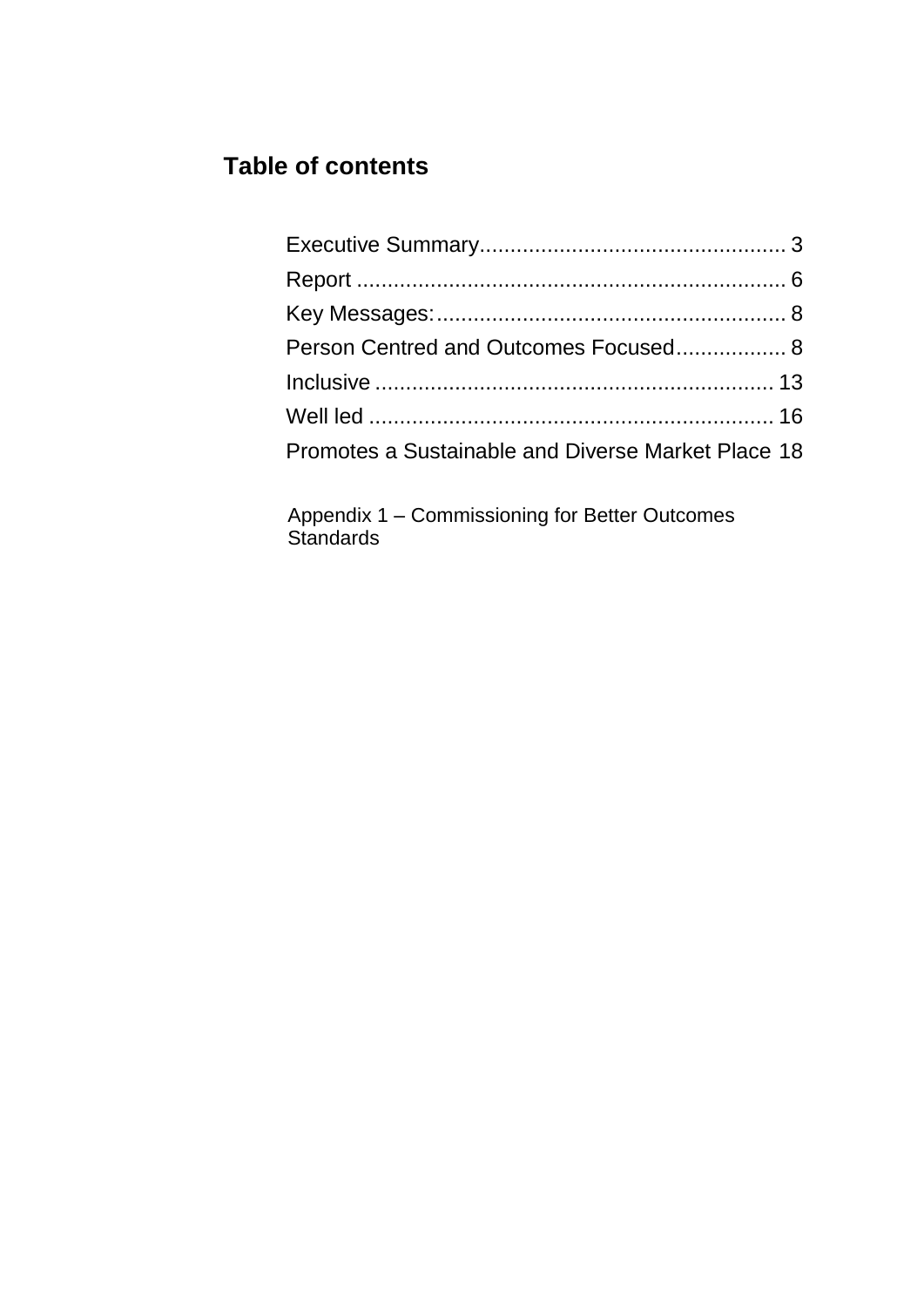# **Executive Summary**

Hertfordshire County Council requested that the Local Government Association undertake a Commissioning for Better Outcomes Peer Challenge at the Council and with partners. The work was commissioned by Iain MacBeath, Director of Health & Community Services Hertfordshire County Council and led by Sue Darker, Operational Director for Learning Disability & Mental Health and Frances Heathcote, Assistant Director Health & Community Commissioning who were the clients for this work. They were seeking an external view on the quality of commissioning activity at Hertfordshire County Council in the Health & Community Services directorate and with partners to deliver effective outcomes. The Council intends to use the findings of this peer challenge as a marker on its improvement journey. The specific scope of the work was to consider:

- Joint commissioning arrangements with the Clinical Commissioning Groups (CCGs), and included within the Section 75 Agreement with health partners. This will include services commissioned through the Better Care Fund (BCF), i.e. Home from Hospital and Homefirst
- Secondary commissioning carried out through Herts Partnership Foundation **Trust**
- All commissioning activity carried out by the four commissioning teams, and this will include in-house services such as day services and supported living
- Operational arrangements for safeguarding
- Arrangements with SERCO, including the Service Solutions Team (SST).

A peer challenge is designed to help an authority and its partners assess current achievements, areas for development and capacity to change. The peer challenge is not an inspection. Instead it offers a supportive approach, undertaken by friends – albeit 'critical friends'. It aims to help an organisation identify its current strengths, as much as what it needs to improve but it should also provide it with a basis for further improvement. Our overall analysis found the following strengths along with further areas for consideration and reflection by the Council.

#### **Strengths**

- Culture of approachability and partnership
- Committed and dedicated staff supported by appropriate development
- Sense of dynamism with many new initiatives and developments in train
- A strong resource base and assurance that demographic pressures would be covered financially by the Council
- The presence of a NHS New Care Models 'Vanguard Site' within the County
- Support for integration at political/CE level with the acknowledgement that this incurs risks

#### **Areas for consideration**

- A clear, overarching narrative linked to new models of care
- Whether there was a consistent internal logic of commissioning model
- Opportunities for closer working for better outcomes with Children's services
- Does the focus on good relationships inhibit effective challenge
- Opportunities to strengthen micro-commissioning
- Analysis and reporting of case file audits
- Monitoring and oversight of performance in Adult Safeguarding notably with respect to practitioners performance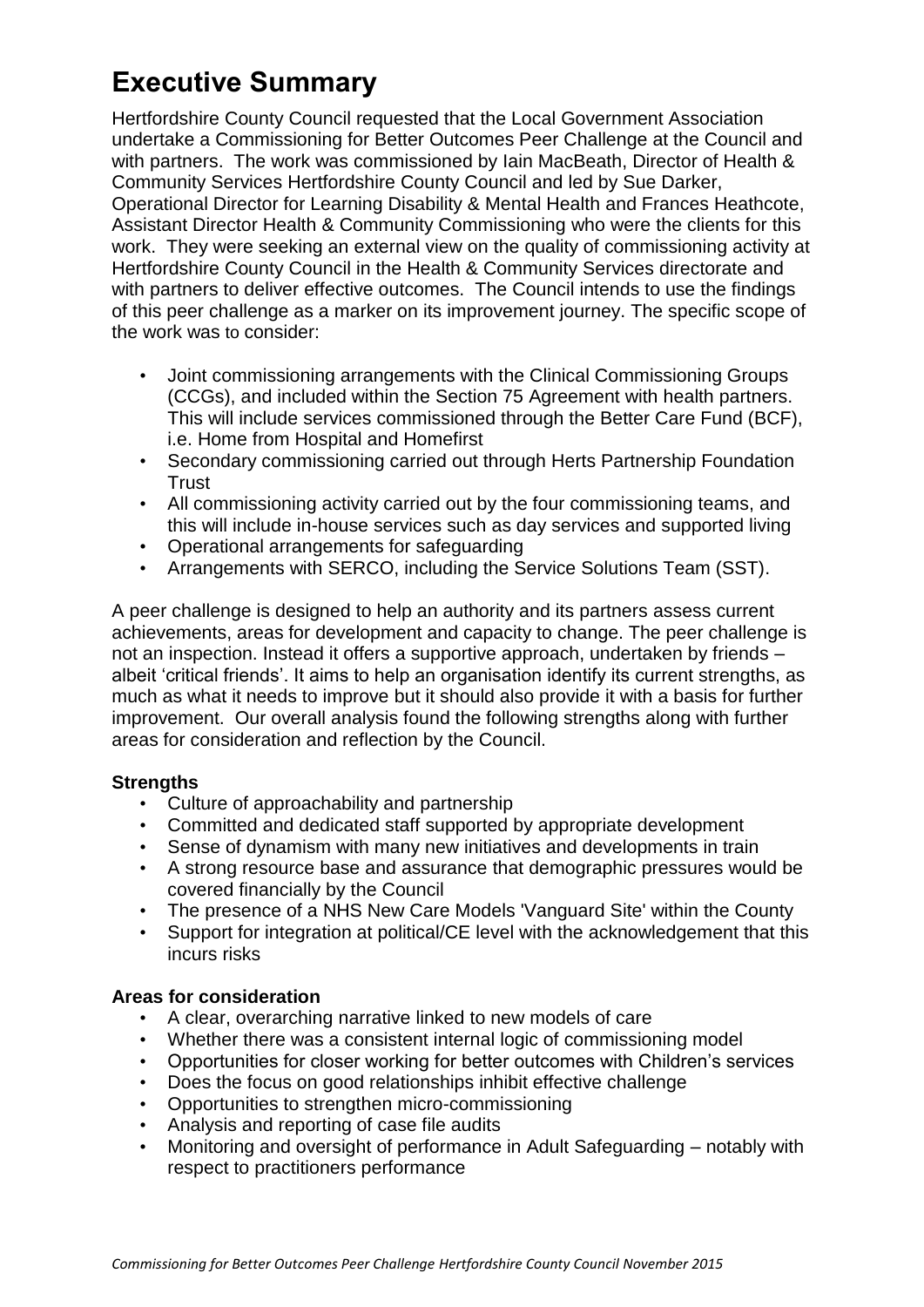- Familiarity with peer challenge
- Hertfordshire has a strong tradition of working in partnership. A great deal of effort and resource goes into developing and maintaining effective relationships. People that the Team met commented on how approachable the people at the County were, at all levels in the system. The culture described by representatives of service users, providers, health and other partners was one of openness and joint working. This was exemplified by the establishment of two assistant director posts, jointly with the CCGs, that have been instrumental in progressing the partnership with Health.
- The staff that the Team met were dedicated and committed and were being developed in an appropriate way following an overarching workforce strategy. There are key staff in the system, both within the Council and in partner organisations who are instrumental in taking forward change. The challenge for the Council is to ensure there is continuity and succession so that a systemic approach is not dependant on personal relationships.
- We were told about a number of new initiatives that had just begun or were being developed for imminent implementation. From the evidence presented to the Team there appeared to have been an increase in pace over the previous 18 months. This was particularly evident with respect to adult safeguarding, commissioning and housing related activities.
- Elected members recognise the demographic pressures facing adult care services in the county and appear to have provided sufficient resources to address these. This provides a strong base to facilitate an equal partnership with Health colleagues (which have invested £10m for the protection of adult social care), which is not always the case in other parts of the country and enables the Council to appear credible with partners.
- The Vanguard site enables the Council to enhance services, understand the performance effect this has on service users and carers collectively and then apply the learning elsewhere in the county. The fact that Hertfordshire has been awarded Vanguard status is recognition of strong joint working is in itself.
- There is significant senior level support for integration. There is also clear recognition that integration may present either financial and/or reputational risk for the Council and this is a significant step in the face of ongoing austerity.
- There is a clear macro commissioning narrative for the commissioning of Home Care. This now needs to be built on and replicated for Day, Supported Living and Residential Care. Being clear on this and other areas, including where you intend to take learning from the Vanguard site, will help you build on the good relationships that you have invested in and jointly prepare with partners for new ways of integrated working. It will also support the Care Act responsibilities for ensuring a dynamic and sustainable market in these areas.
- There are opportunities to develop an all age approach with Children's Services (e.g. autism) and this should be taken so that you are providing a more person focussed approach. Work on transitioning the individual from Children's to Adult social care could start sooner; as early as 14 years old and needs to be incorporated into the all age approach; for example, the opportunity to develop personal budgets for young people in transition across health, education and social care presents a much more coherent 'personalised journey'.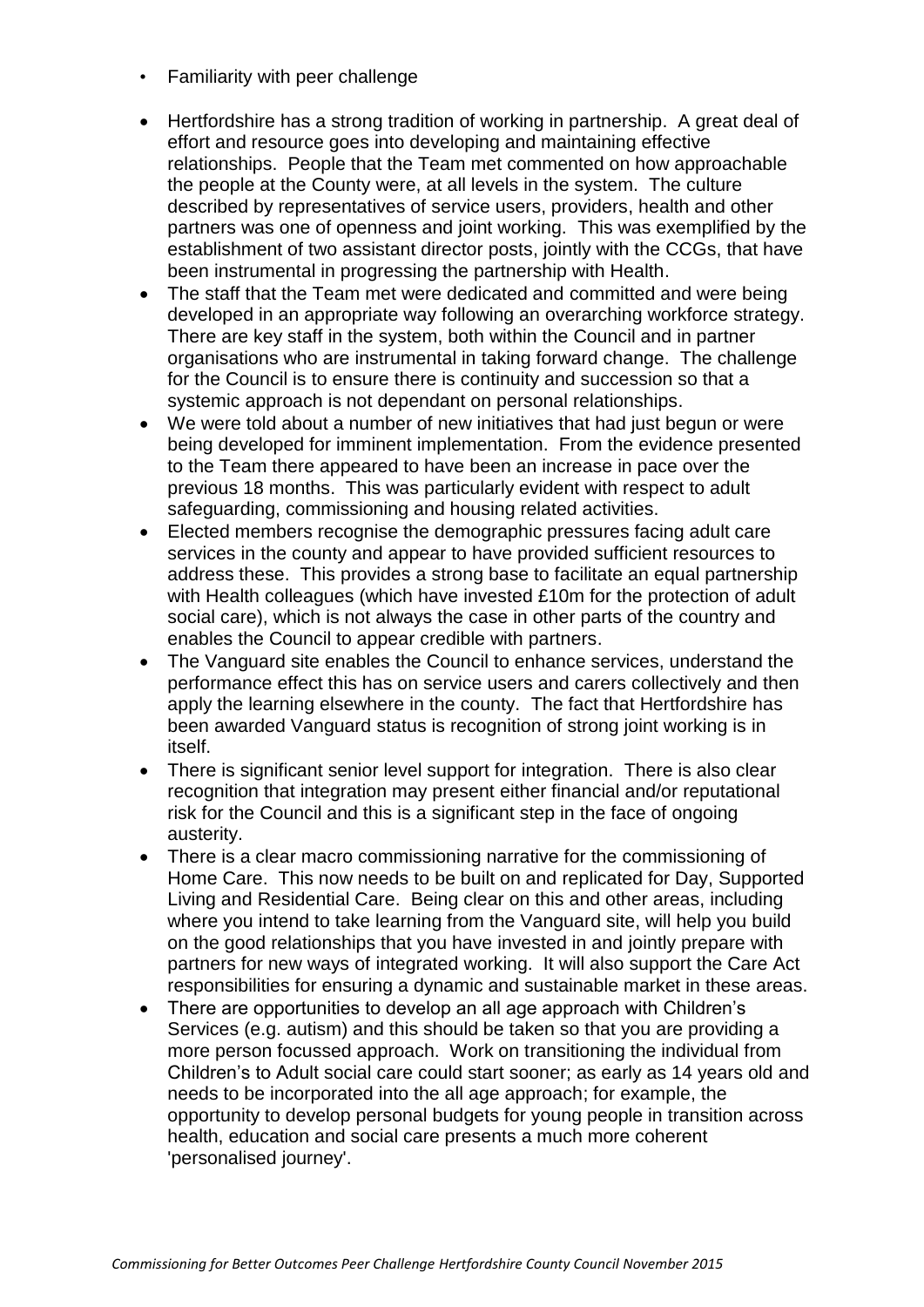- The investment in developing positive relationships has been beneficial in bringing in different ways of working. However, where partners have a good relationship there may be a risk that they are less likely to provide effective challenge. Peer challenge may provide you with additional external scrutiny (beyond that already provided by partners), both at an organisational and partnership level. You may wish to consider which authorities you benchmark yourselves against and usefully engage with around sector led improvement; these may require a broader horizon than exists within the Eastern region.
- The dialogue between the field work team and the commissioners needs to be strengthened to ensure there is effective exchange of information so that the commissioning framework sets out what is needed.
- There needs to be a systematic approach for auditing case files, including reporting back to individuals; notably to support ongoing professional development and, at an organisational level, identifying systemic themes. Senior managers should participate in auditing files to maintain a rich understanding of practice and what is being commissioned at a micro level. This information will also be useful when monitoring safeguarding performance.

Our report includes detailed commentary across the Commissioning for Better Outcomes Standards as well as specific answers to the scoping questions posed to help Hertfordshire and partners to continue with its ambition to develop and improve.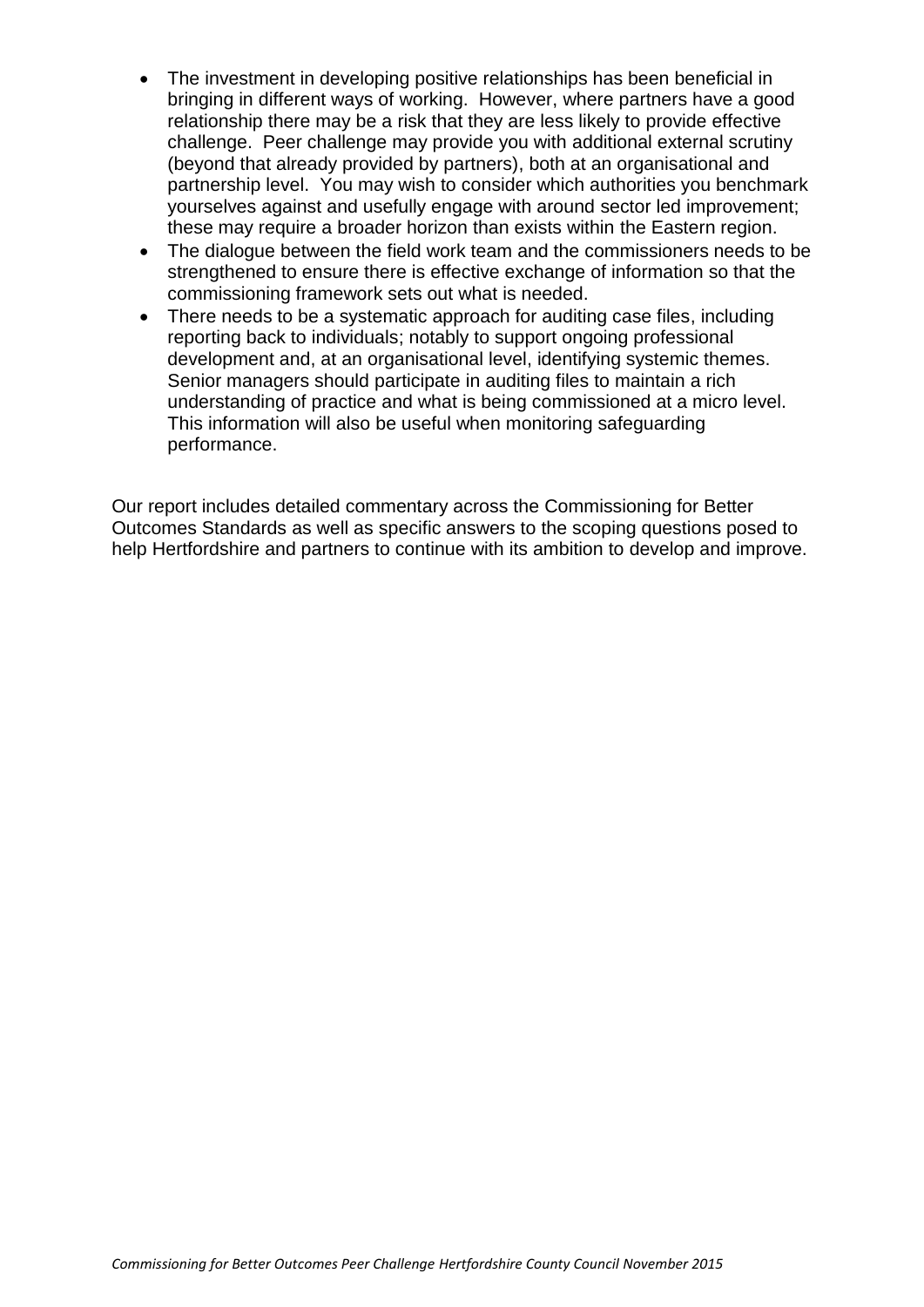# <span id="page-5-0"></span>Report **Background**

- 1. Hertfordshire County Council requested that the Local Government Association undertake a Commissioning for Better Outcomes Peer Challenge at the Council and with partners. The work was commissioned by Iain MacBeath, Director of Health & Community Services Hertfordshire County Council and led by Sue Darker, Operational Director for Learning Disability & Mental Health and Frances Heathcote, Assistant Director Health & Community Commissioning who were the clients for this work. The Council was seeking an external view on the quality of commissioning activity at Hertfordshire County Council in the Health & Community Services directorate and with partners to deliver effective outcomes. The Council intends to use the findings of this peer challenge as a marker on its improvement journey. The specific scope of the work was to consider where commissioning is:
- Joint commissioning arrangements with the Clinical Commissioning Groups, and included within the Section 75 Agreement with health partners. This will include services commissioned through the Better Care Fund (BCF), i.e. Home from Hospital and Homefirst
- Secondary commissioning carried out through Herts Partnership Foundation **Trust**
- All commissioning activity carried out by the four commissioning teams, and this will include in-house services such as day services and supported living
- Operational arrangements for safeguarding
- Arrangements with SERCO, including the Service Solutions Team (SST).
- 2. A peer challenge is designed to help an authority and its partners assess current achievements, areas for development and capacity to change. The peer challenge is not an inspection. Instead it offers a supportive approach, undertaken by experienced and knowledgeable friends – albeit 'critical friends'. It aims to help an organisation identify its current strengths, as much as what it needs to improve. But it should also provide it with a basis for further improvement.
	- 3. The benchmark for this peer challenge was the Commissioning for Better Outcomes Standards (Appendix 1). These were used as headings in the feedback with an addition of the scoping questions outlined above. There are 12 standards grouped into four domains and thus is commissioning in Hertfordshire:
		- Person-centred and outcomes-focused
		- Inclusive
		- Well led
		- Promotes a sustainable and diverse market place
- 4. The members of the peer challenge team were:
	- **Lead Peer – Glen Garrod,** Director of Adult Social Services Lincolnshire County Council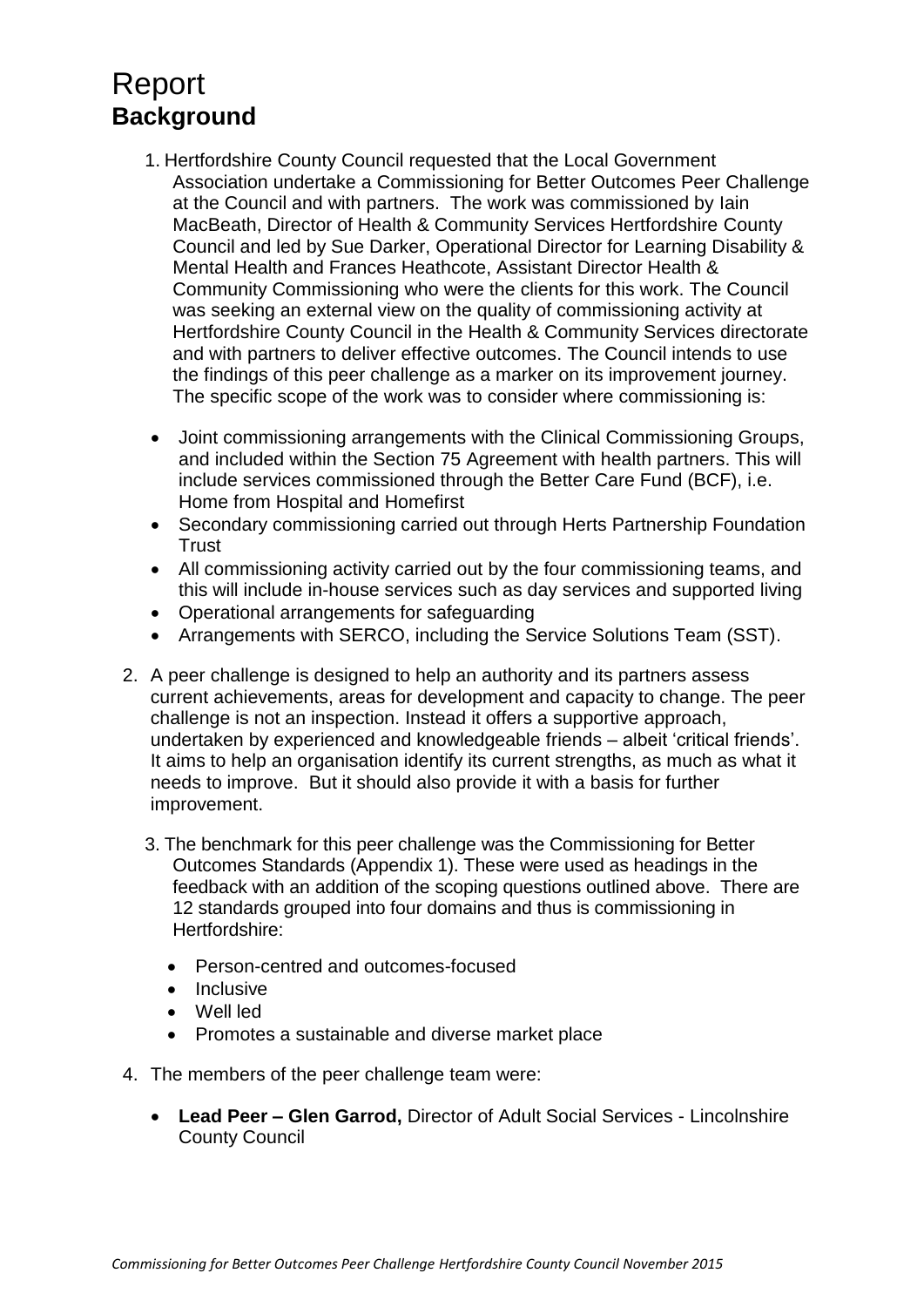- **Senior Officer Peer – Helen Taylor,** Director Integrated Commissioning & Vulnerable People - Essex County Council
- **Senior Officer Peer – Sharon Bailey,** Independent Social Care Consultant
- **Member Peer – Cllr Dale Birch, Deputy Leader and** Executive Member Adult Services, Health & Housing - Bracknell Forest Council
- **Health Peer – Neill Bucktin,** Head of Commissioning, Dudley CCG
- **Expert by Experience – Jenny Young,** Hertfordshire Carer
- **Challenge Manager – Jonathan Trubshaw,** Local Government Association
- 5. The team was on-site from  $24^{th} 27^{th}$  November 2015. To effectively deliver the strengths and areas for consideration in this report the peer challenge team reviewed over 40 documents, held 44 meetings and met and spoke with at least 95 people over four on-site days, spending 340 hours preparing for and engaging in the Challenge, the equivalent of 48 days. The programme for the on-site phase included activities designed to enable members of the team to meet and talk to a range of internal and external stakeholders. These activities included:
- interviews and discussions with councillors, officers, partners and providers
- focus groups with managers, practitioners, frontline staff and people who access services and carers
- reading a range of documents provided by the Council, including a Self-Assessment against the Commissioning for Better Outcomes Standards
- 6. The LGA would like to thank Iain MacBeath and his colleagues for their efforts in supporting the review team to make the detailed arrangements for a complex piece of work with a wide range of members, staff, partners, those who access services, carers and others. The peer team would like to thank all those involved for their authentic, open and constructive responses during the challenge process and their obvious desire to improve outcomes. The team was made welcome and would in particular like to thank Linda Morrison, Business Support Manager and her team for their invaluable assistance in planning for and in the undertaking of this review.
- 7. Our feedback to the Council on the last day of the challenge gave an overview of the key messages. This report builds on the initial findings and gives a detailed account of the Challenge.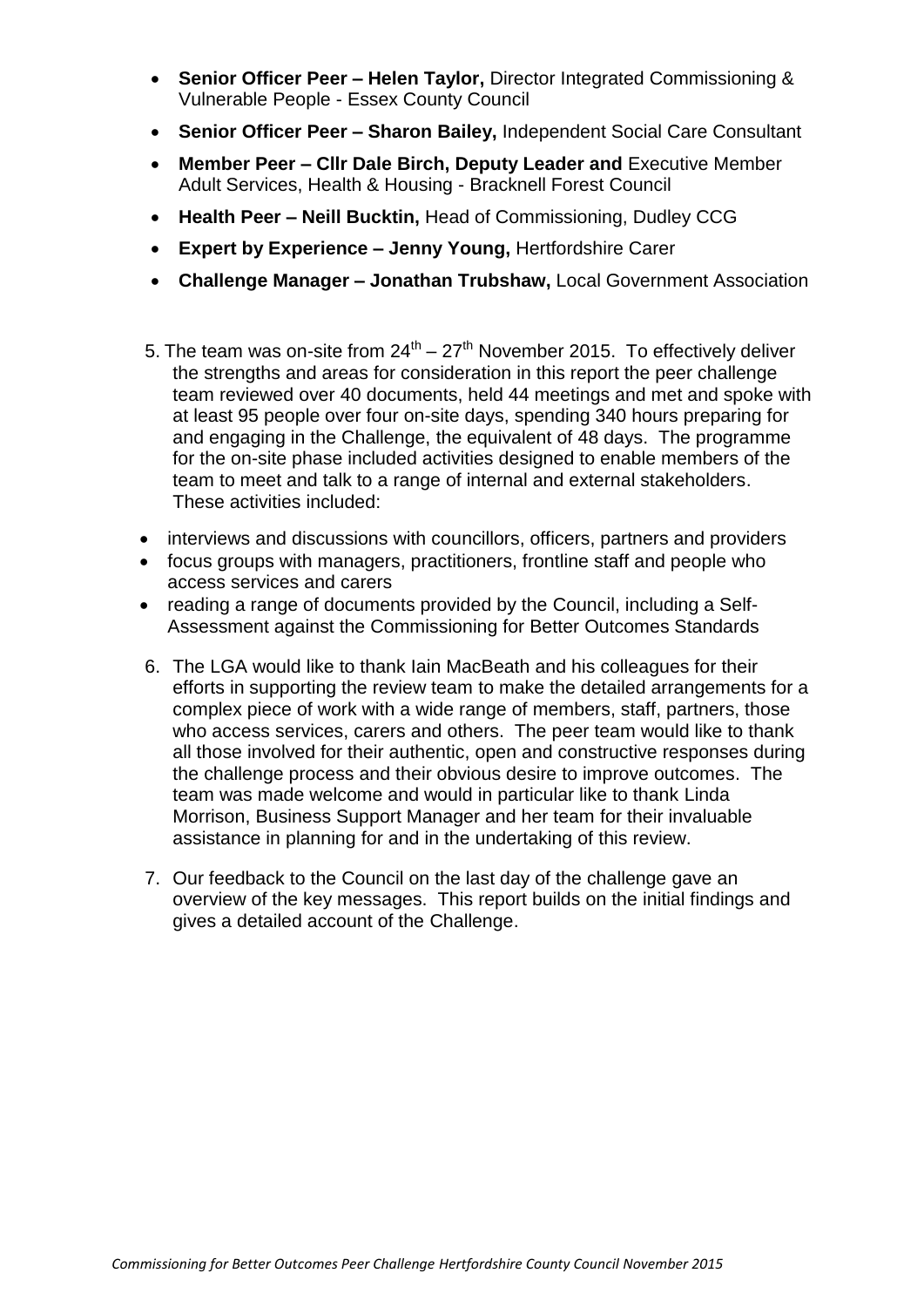## <span id="page-7-0"></span>**Key Messages:**

## **Person-centred and outcome focused**

#### **Strengths**

- The Complex Care Premium contributes to improved quality of care and helps providers retain skilled staff
- The Introduction of a 'support envelope' in home care to provide greater choice and control for service users building on existing practice in Learning Disability Services (e.g. an allocation of hours over a period of time for the service user and provider to discuss how best to use)
- The Property review is being organised to help ensure care settings are more customer focussed/user friendly
- A Dementia carer support workers service was commissioned in response to feedback from carers
- Overall there is clear evidence for strong backing for carers (internally and externally)
- Good use of Expert-by-Experience to assist with contract monitoring in some areas
- Recently established work with NDTi to co-produce an outcomes based specification for day services
- Using contract monitoring and quality data to develop more outcomes focused specifications
- Intention to use the learning and evaluation from the Vanguard site to focus on improving DTOC and reduce hospitalisation (notably non-elective admissions)
- Outcomes based approach to mental health placements by HPFT secondary commissioners
- Service users systematically asked for their experience of home care

#### **Areas for Consideration**

- Planning for transition starts too late at 18yrs, when best practice suggests 14yrs
- Joint commissioning of Mental Health needs to ensure delivery of social care outcomes including personalisation
- Different approaches by the two CCGs leading to inconsistent outcomes for service users across Hertfordshire.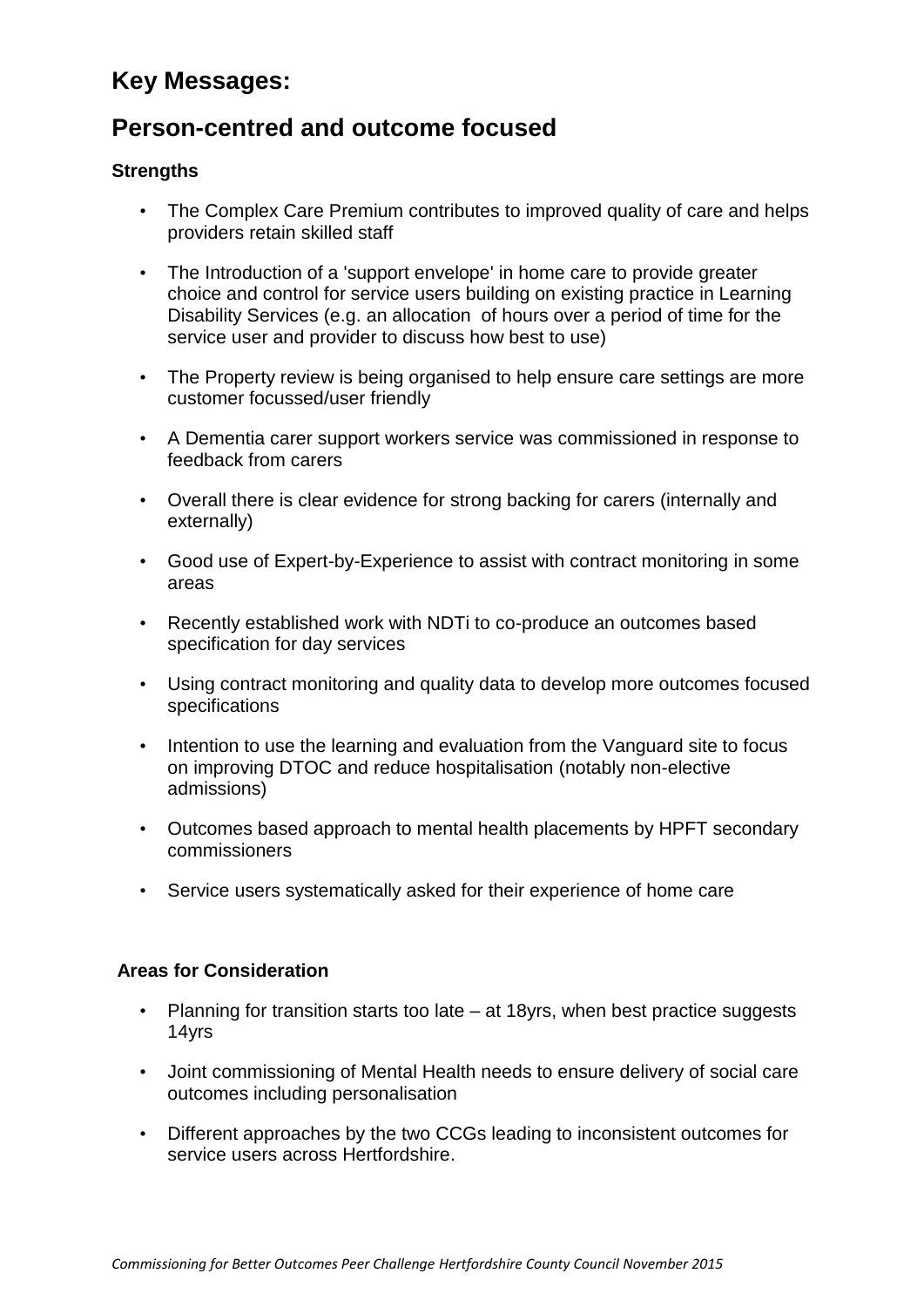- Collation, analysis and reporting of results from case file audits were not systematic or reported upon to aid strategic analysis. This also means that it is more difficult to evidence Making Safeguarding Personal in practice
- Some duplications and inconsistencies in monitoring both internally and with CQC
- An optimum design model for Extra Care is necessary as part of an overarching accommodation strategy for older people
- A standardised tariff (e.g. meals provision in supported living) may not reflect individual need.
- Some providers and staff unclear about who to contact, notably in commissioning given the level of change having recently taken place
- Opportunities to develop integrated personal budgets were being missed given the apparent lack of 'joint-ness' between Children and Adult Services
- Opportunity to increase dialogue between micro-commissioners and the commissioning teams, notably with respect to fieldwork teams in specialist areas
- No evidence/reference to advocacy to support personalisation. Neither the Market Position Statement or the Local Account gave credit for the level of activity undertaken by the Council in this area
- Need to identify early and support potential capital depleters who would otherwise lack the best possible advice in making potentially life changing decisions.
- 8. The Team considered the work undertaken on the Complex Care Premium to be of notable practice. Evidence was received from a number of sources that this will help improve the quality of care and retain skilled staff. Providers in particular commented on how the Premium has benefited individuals receiving care.
- 9. The 'support envelope' works well and encourages providers and service users to negotiate how the agreed number of hours is delivered. This approach empowers the service user/provider relationship, allowing the individual more choice and control over the delivery of their care package. This is particularly strong in Learning Disability and the knowledge from here is being used to inform delivery arrangements in other areas.
- 10.A Property review was in process, designed to make improvements to the capital assets of Adult Care, and should also help ensure care settings are more customer focussed.
- 11.The Team was impressed with the way in which feedback from carers was used to inform the commissioning of the dementia carer support workers service. This was notable practice, of which you are aware and commented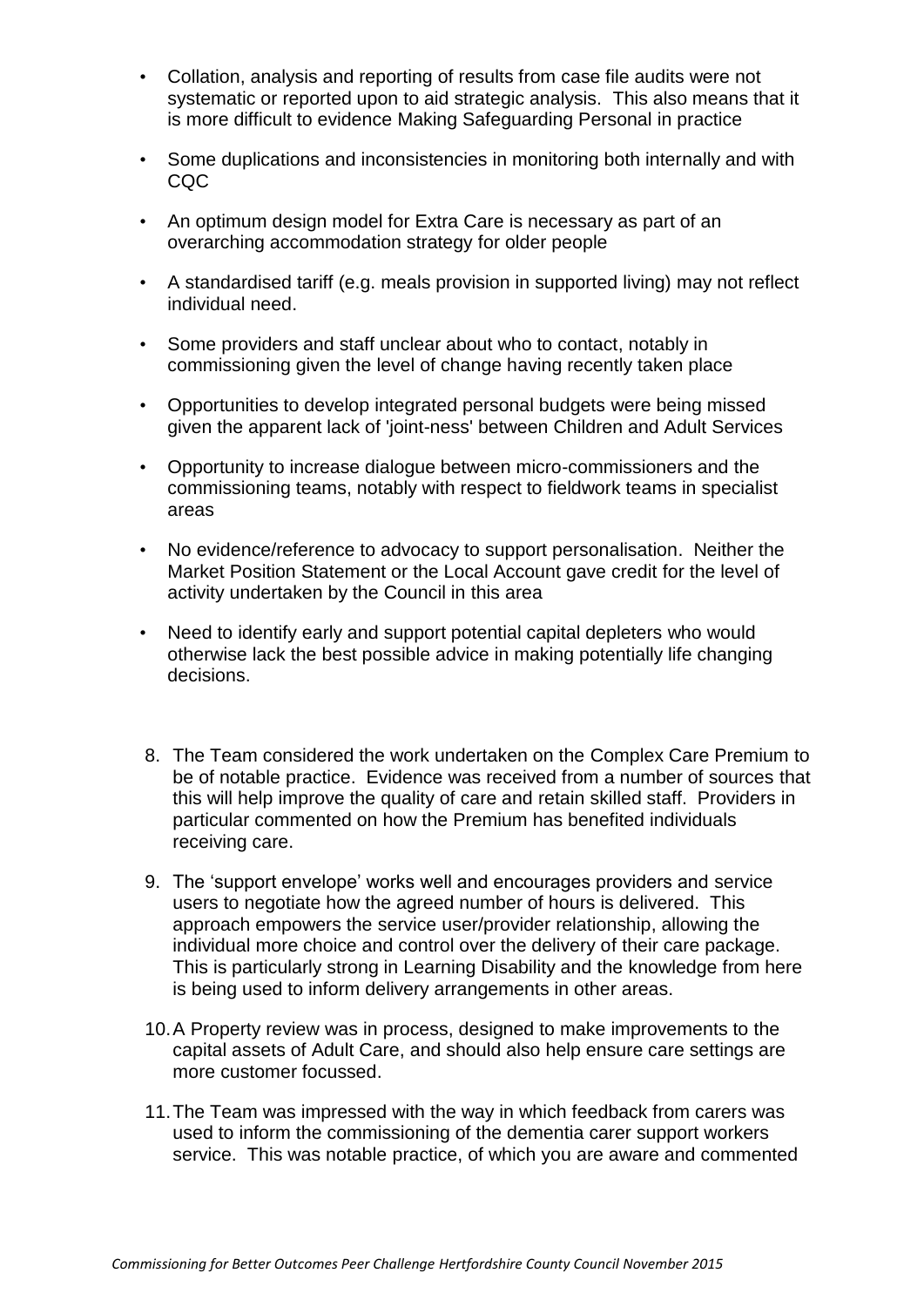upon in your self-assessment and is used by the Council to inform practice in other areas. This approach should be continued and built further upon.

- 12.The Team was impressed with the support offered to carers, both by staff within the Council and through external mechanisms. These arrangements are promoted widely, including through the use of posters and leaflets oriented both at staff within the Council and the wider public.
- 13.Good use is made of a range of Experts-by-Experience (EbE), including their involvement in co-production and engaging service users in providing feedback on their experience of the services they receive. The EbE enrich the information and intelligence you have. The challenge is to make this a universal experience across all areas of service provision. The use of people with expertise to inform what you do is also evidenced in your recent work with the National Development Team for Inclusion NDTi to co-produce an outcomes based specification for day services.
- 14.The Team heard evidence, particularly from voluntary sector bodies, that you are using contract monitoring and quality data to develop more outcomes focused specifications. The facility of a dedicated commissioning unit for this sector provided a strong resource for further evolution, for example to ensure voluntary sector bodies have the systems in place to provide the required intelligence to support future commissioning activity.
- 15.The Team acknowledged the significance of becoming a Vanguard site and recognised the focus on Delayed Transfers of Care (DTOCs) and reduced hospitalisation, which are both a local and a national issue. Being part of the Vanguard Programme offers a number of opportunities for shared learning with other sites, as well as access to international exemplars. This and your own evaluation processes should enable you to exploit these opportunities for wider application across the system.
- 16.In the Team's view, using HPFT as secondary commissioners to provide an outcomes based approach to mental health placements was a positive example of health and social care working together on shared objectives. This could provide a good model for joint working to manage risk and future budgetary constraints, for example in an Accountable Care Organisation.
- 17.People using services appear to be routinely asked for their experiences of home care. There are specific staff dedicated to the task who clearly add value in this area of activity and recognises the worth of the people working for the Council, it also presents a challenge if this is seen as being reliant on what an individual 'added-value' is. More needs to be done to ensure this is embedded in a systematic way.
- 18.In the Team's view planning for transitioning from Children's to Adults care starts too late. You may wish to consider best practice models where planning is moved back from 17/18 to 14 years of age. This would help enhance the service user's experience along with their families, especially in planning housing for supported living, etc. so that family/carers are able plan for their own futures. This may be particularly important where individuals are not moving into Further Education or where individual health and care budgets can be utilised.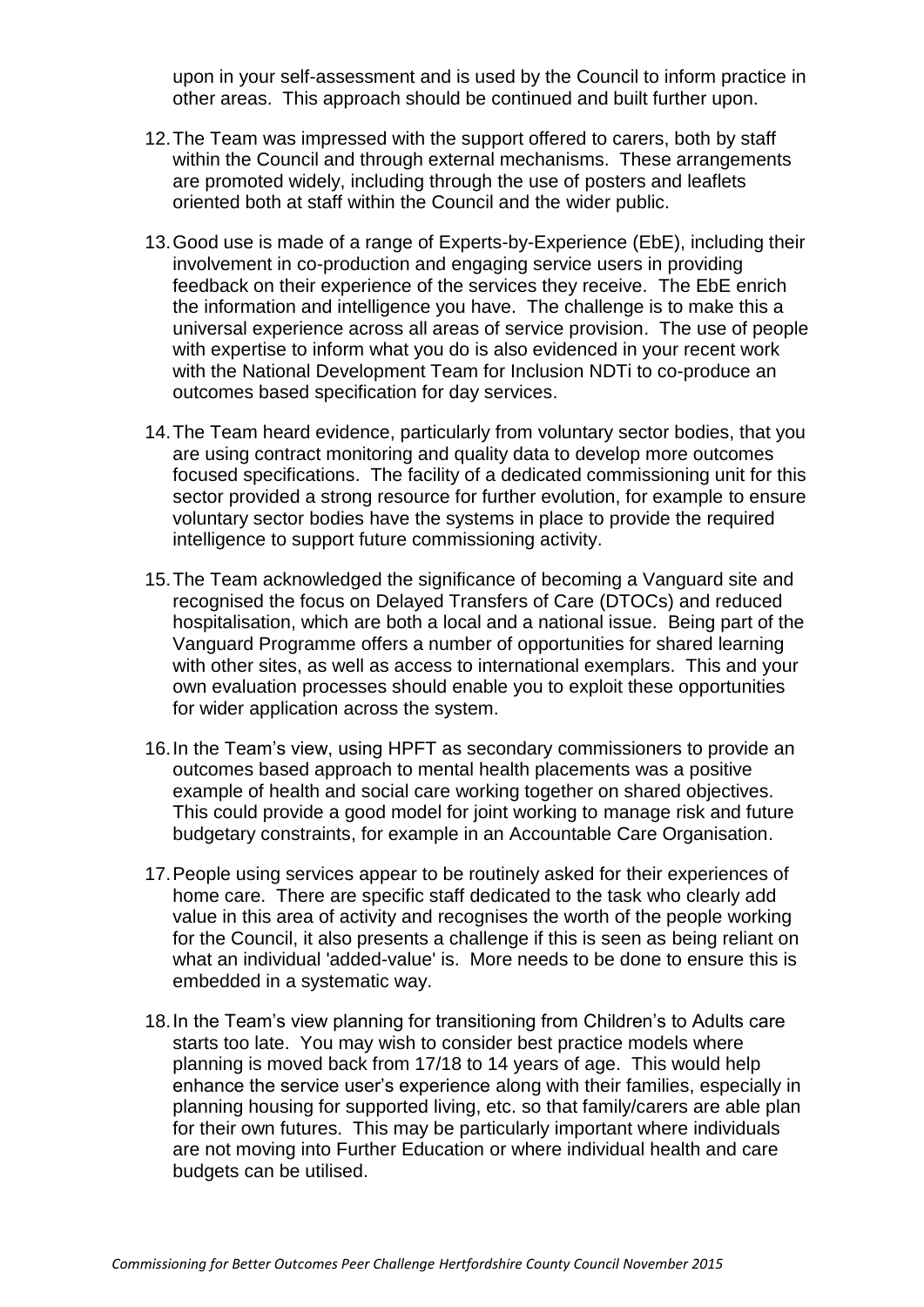- 19.The Team considered that your current arrangements for the joint commissioning of Mental Health may be too focused on meeting health needs. You may want to consider how to rebalance the arrangements so that social care needs and outcomes, including personalisation are equally delivered. Personal budgets may prove helpful in this context as a vehicle.
- 20.Having two Clinical Commissioning Groups (CCGs) provides an inevitable challenge in ensuring that there are consistent outcomes across the County to meeting residents' needs. The Council should seek to assure itself that residents in the north-east and south-west of the county are receiving an even level of service. Data on outcomes from the Vanguard site may provide information indicating a differential service, the learning from which could be applied county wide. ASCOF data could be broken down on a CCG basis and used to identify where targeted work needs to be undertaken to drive improvements.
- 21.The functioning of the Safeguarding Adults Board could be enhanced with some resource to support the capture, analysis and reporting of performance data. This would help in delivering the objectives of "Making Safeguarding Personal" (MSP) by ensuring all partners understood what was required of them through the monitoring of robust performance information. Presentations had been made on MSP to the Safeguarding Adults Board but it is not yet fully embedded in practice.
- 22.The Team heard from some providers that the application of monitoring standards is not always applied in a consistent fashion across the health and social care community; this includes being monitored by the Care Quality Commission (CQC). Providers will respond to different organisations monitoring them differently, so the challenge is to ensure that whatever the approach taken, the outcomes are consistent across the partners.
- 23.The provision of Extra Care should be seen as part of an overarching accommodation strategy along with a model design brief. The ASCOF data suggests that Hertfordshire has a reasonably high uptake of residential placements for both adults of working age and older people. Extra Care should help address this going forward, particularly if the spread and choice of accommodation available is currently insufficient to meet local need. This may be particularly significant for LD young people transitioning into Adults and needing accommodation. The Team was aware that you are already working with providers and planning authorities to address a range of accommodation needs and early help is an element of the strategy.
- 24.The Team received evidence from some providers that pressures within the system were causing delays and backlogs to assessments, reviews and payments to providers. This may be an area for further investigation and data capture so that you and your providers are reassured.
- 25.The Team received evidence from some carers that the standardised tariff, for example in Supported Living did not always meet individual need, particularly in regard to the provision for food. This again may be an area for further investigation to assure yourselves that personal needs and circumstances are being appropriately addressed.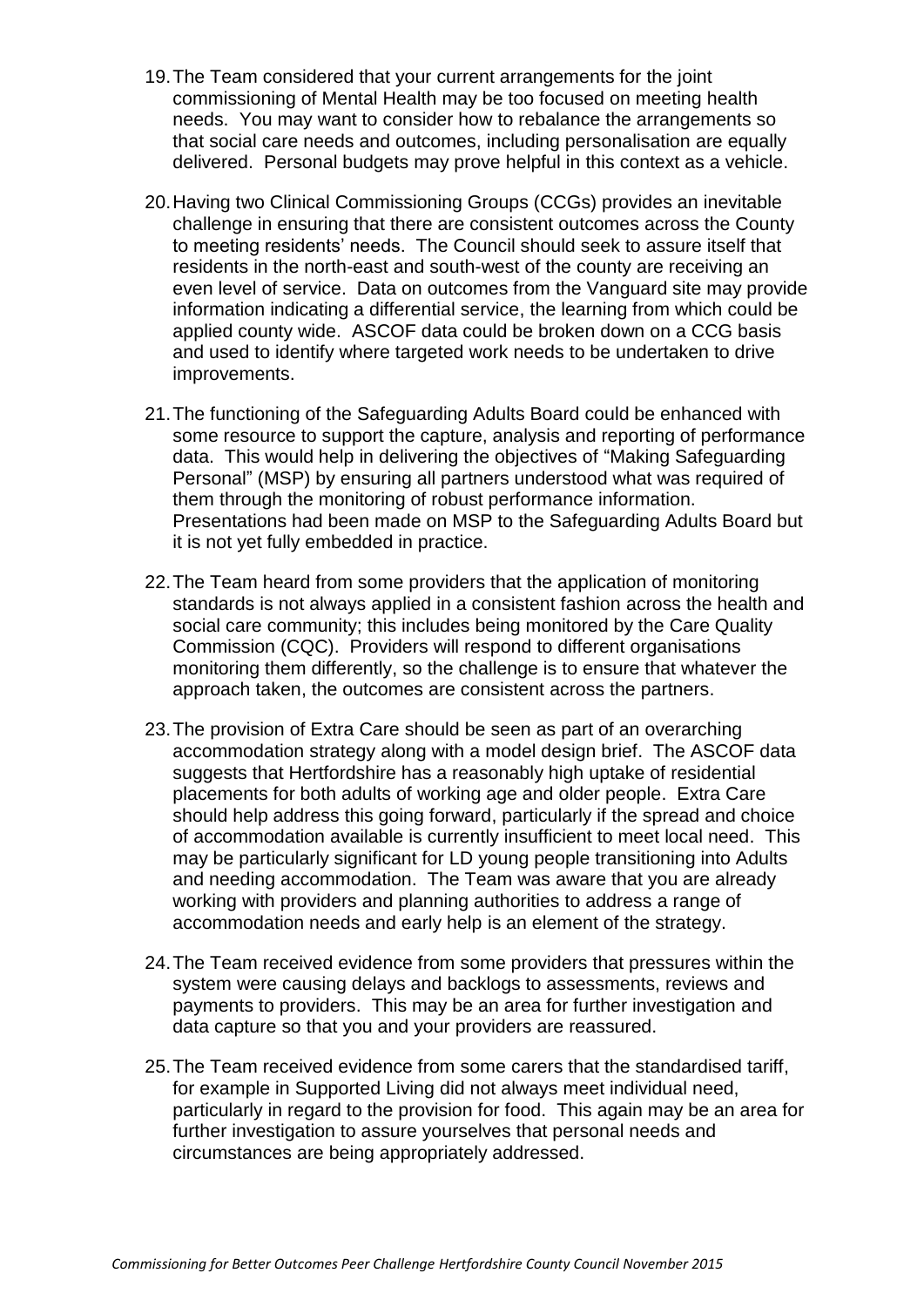- 26.Some providers and staff reported to the Team that they were unclear as to who to contact within the council to answer commissioning queries, particularly at an operational level. Learning Disability providers that the Team spoke with were very clear on whom to contact and the information given to this group and the way in which it is communicated could provide a model for ensuring others are equally as clear on who to contact.
- 27.There are opportunities to develop integrated personal budgets that may be similar to children's education, health and care plans. By bringing health and social care resources together at a personal level, individuals may be better able to maintain their independence and avoid the need for other services. These should enable a more personalised approach to achieving outcomes and a better use of resources.
- 28.There needs to be increased dialogue between the micro-commissioners (social workers in fieldwork teams) and the macro-commissioners (in the commissioning unit) so that there is a clearer flow of information between the two that influences the overall commissioning approach. The microcommissioners need to understand the implications of their actions on the commissioning framework and the macro-commissioners need to understand what is being commissioned locally so that activity at both levels can operate in a more coherent framework.
- 29.More could be done to work with providers to identify early those who may be in danger of depleting their capital to such an extent that they are left seeking advice from providers regarding what they should do when 'the money runs out'. We were told about the level of stress and anxiety this can cause to individuals and their families which, in a number of cases is avoidable. The delay to implementation of the 'Dilnot Funding Reforms' probably means this situation will continue at least until 2020.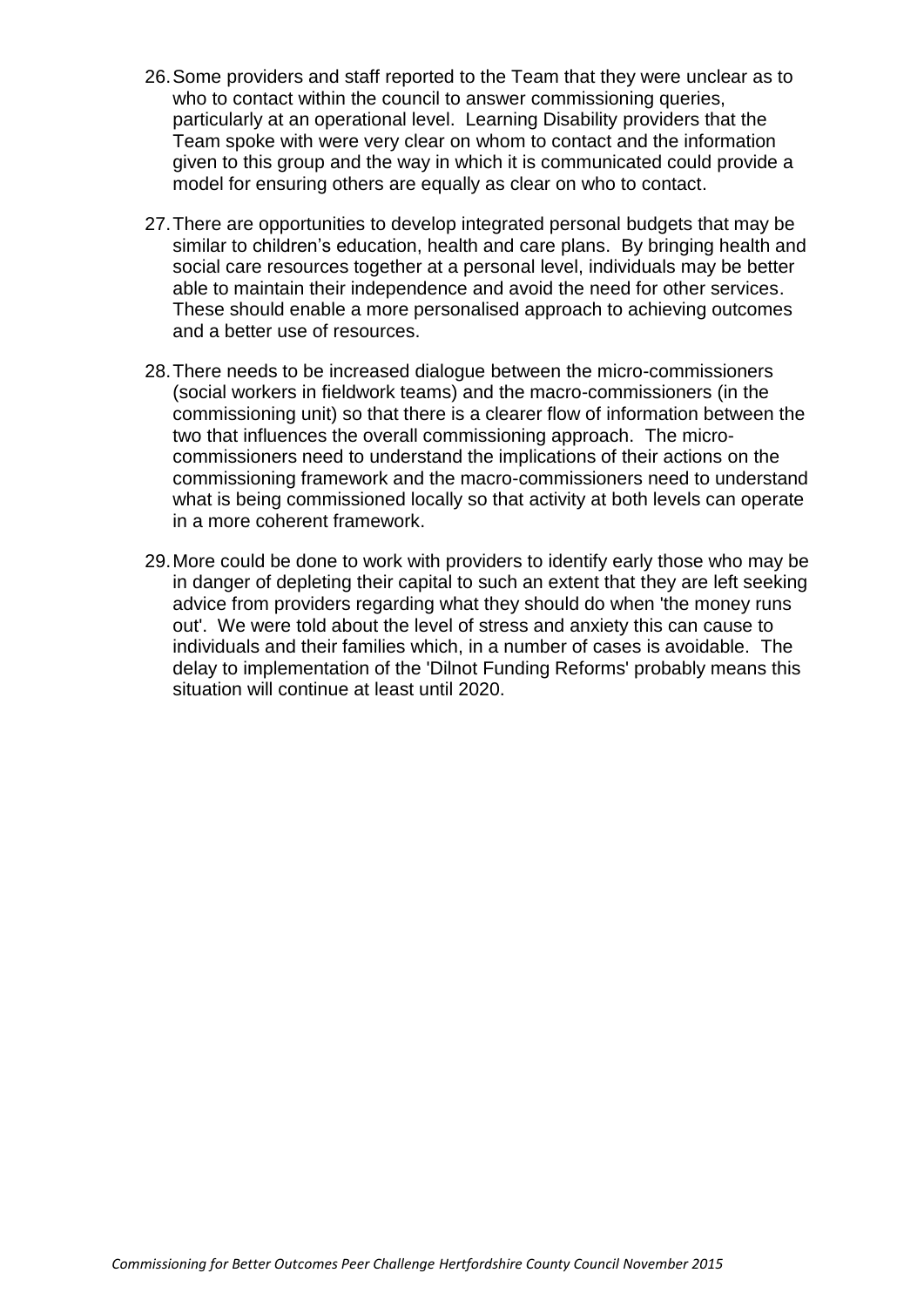## **Inclusive**

#### **Strengths**

- A really inclusive approach taken in developing the six Market Position **Statements**
- Broad based membership of Health and Wellbeing Board (for example with NHS Trust presence) and the Hertfordshire Safeguarding Adult Board (for example with the Police and Crime Commissioner Present)
- Working with districts on an integrated accommodation strategy based upon a housing needs analysis
- Public Health is encouraged to "*infect*" the rest of the council with the health agenda
- Co-production of CAMHS strategy
- Partnership with HCPA engages wider markets
- Culture of engagement and approachability

#### **Areas for Consideration**

- We were told about a number of multiple access points and discharge pathways across the County and for different agencies. The resulting experience of some providers and consumers is therefore fragmented
- We were given an example where a Home Care Trust had duplicated recruitment of Home Care Assistants. This created a competitive approach to a limited pool of home care staff where a joint approach would probably have avoided unnecessary costs.
- Co-production not consistently strong though building upon Experts by Experience suggested an available and successful model
- No evidence in either the Market Position Statement or the Local Account of what the Council's approach was to offender health and wellbeing given the clarification of responsibilities arising from implementation of the Care Act.
- Development of all age approaches, here the team felt that opportunities for closer working between Children's Services and Adult Services might generate better outcomes for people.
- 30.The Team saw evidence of a really inclusive approach taken in developing the Market Position Statements. This was a universal experience expressed by the people who the Team met. An extensive series of engagement events were held to develop the market position statements and the format (six individual client group statements) was directly influenced by the providers.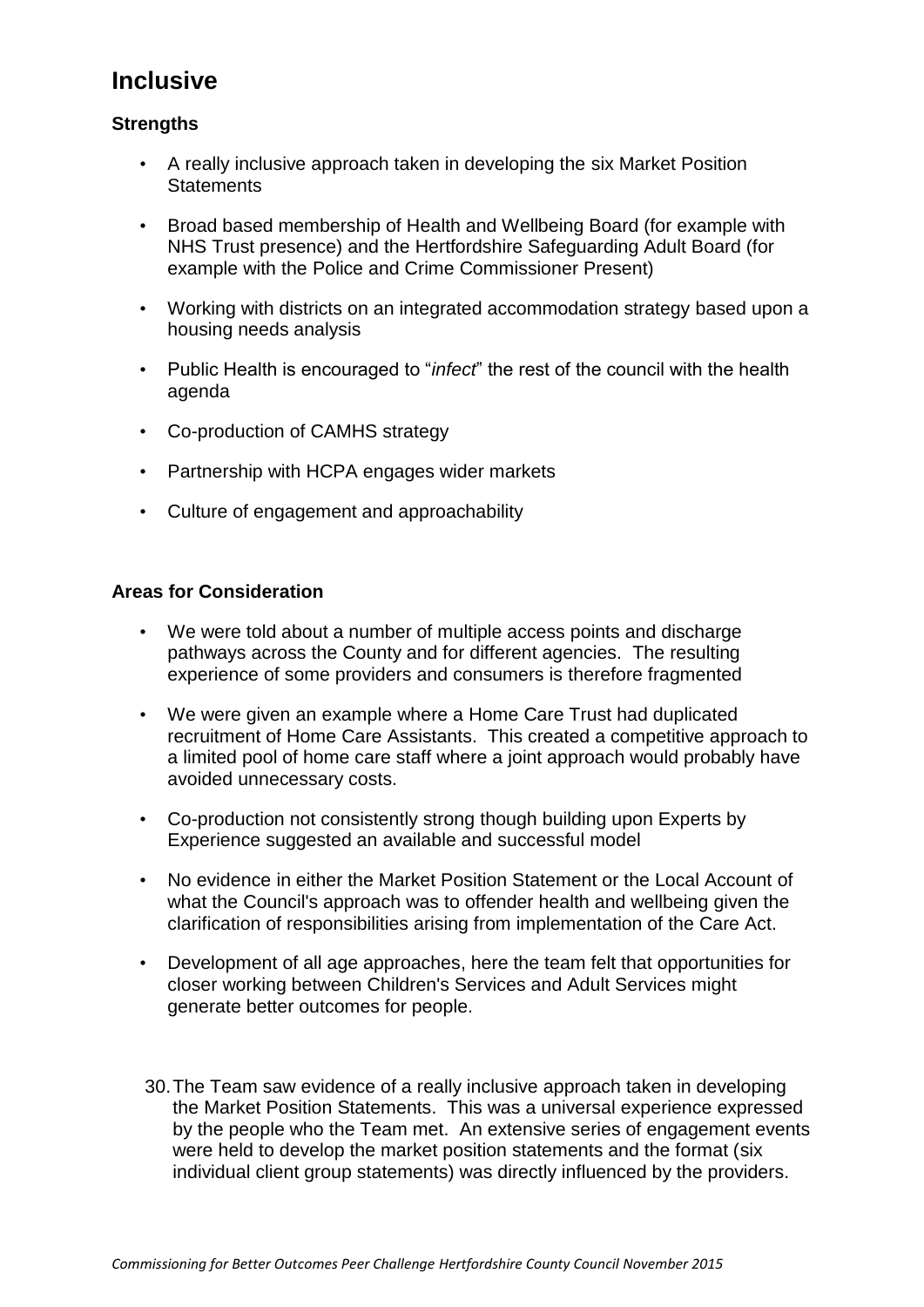The approach taken showed engagement with partners and a clear approach to co-production.

- 31.Both the Health and Wellbeing Board and the Safeguarding Adults Board (SAB) have a wide base of partner engagement from both social care and health, including two NHS providers. The inclusion of the Police and Crime Commissioner on the SAB was seen as notable practice. Further good practice examples were the memoranda of understanding between partners that captured key aspects of the working relationships on safeguarding, and the recent increase in the level of investment in the SAB by the statutory partners.
- 32.In the Team's view the approach being taken towards a housing strategy accompanied by an analysis of housing need is good practice and should be progressed swiftly. Bringing the 10 district authorities together in pairs to participate in addressing needs appears to offer considerable advantages. For example in delivering on Transforming Care given that the Council is part of a 'fast-track' programme.
- 33.There is a clear corporate intention for Public Health to have a strong voice. This includes keeping it as a separate directorate so that it and its message are not subsumed into another area of the County's work. There is a clear desire for the Public Health agenda to influence the direction of the Council and its partners.
- 34.The Team saw a number of examples of where co-production had had a beneficial impact including the CAMHS strategy. Co-production, when it works well, ensures services are tailored to the needs and wishes of the people who will use them and affords them with a sense of greater control over what happens next.
- 35.The partnership with Hertfordshire Care Providers Association (HCPA) is strong and provides an effective mechanism for engaging wider markets. It was clear to the Team that a significant investment in the relationship with the HCPA administration has made improvements in the offer to service users for example the encouragement to improve leadership skills and ensure an additional component of quality assurance. However, there is a potential for overreliance on key individuals and thought should be given to ensuring the continuity of the positive relationship with the provider sector as a whole.
- 36.From the people that the Team met it was clear that the Council has a culture of engagement and approachability. This was evidenced at a number of layers in the system, from senior strategic roles to those operating at the front line. This is a culture that is appreciated and welcomed by those engaging with the Council and should be built on to further develop joint production and delivery arrangements in to the future.
- 37.In the Team's view the Council has a lot of 'Single Points of Access'. An example of this was the discharge pathways, particularly in the west of the county, being described as a "Spaghetti Junction" with numerous connections to other pathways and services. The challenge is to manage multiple access points, some of which will be demand led and responsive to individual need. The Team heard from a member of the Vanguard panel that a single point of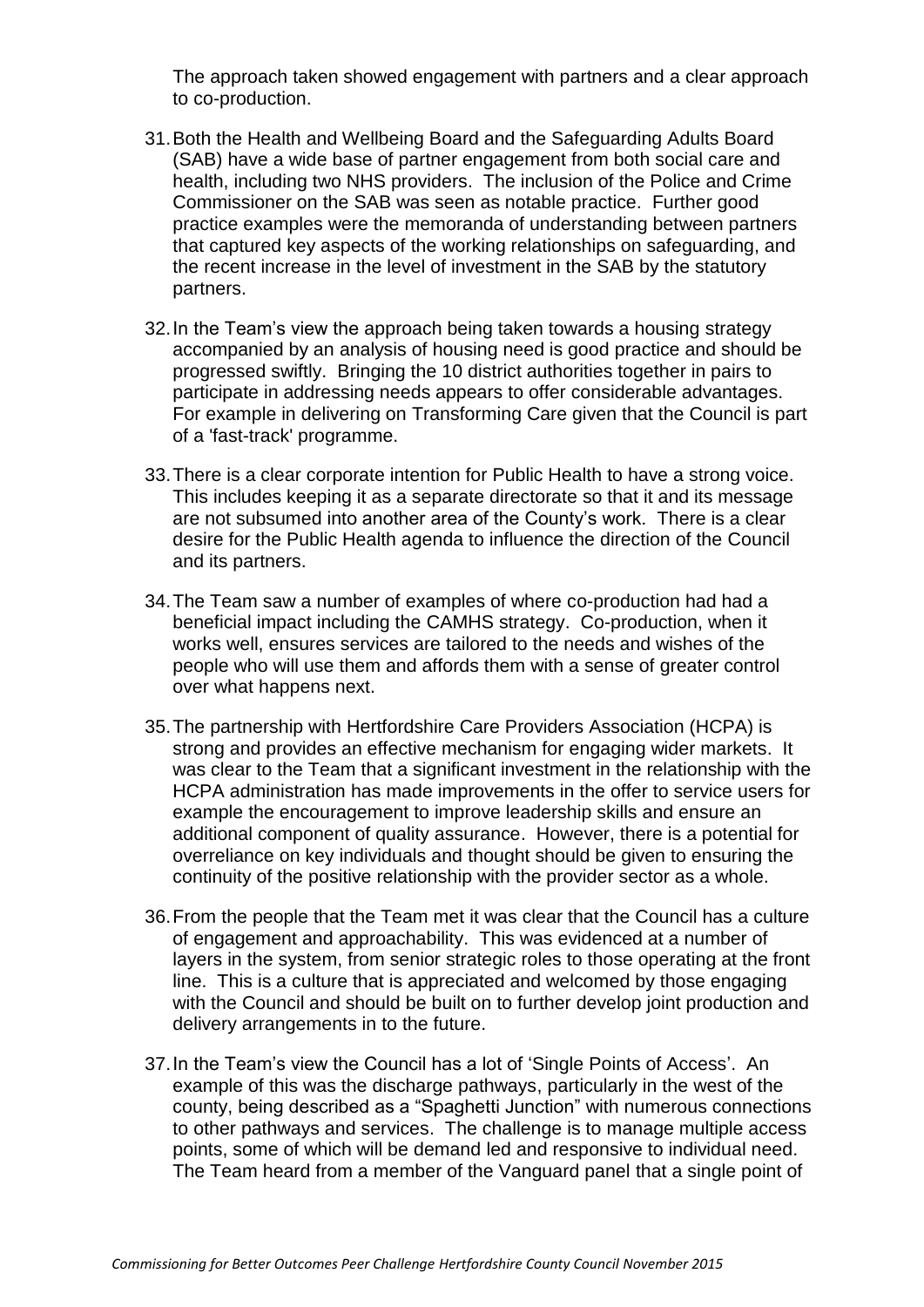access for carers had been created where callers are signposted to all the relevant connected agencies or health professionals. There is a need to work more closely with colleagues, both internally and within partner organisations (especially Health), to minimise isolated responses which may overlap or compete with what is offered elsewhere. Access to learning from other Vanguard sites may assist with this.

- 38.More needs to be done to ensure greater consistency in your approach to coproduction. EbE offer an opportunity to base your offer on informed opinion. Identify where they are being used successfully; contextualise the approach for other areas so that it can be adapted to meet specific need.
- 39.The Team was made aware of the work you were doing with the Prison to manage offender health and wellbeing. You may wish to consider how this can be highlighted, both internally to promote and celebrate good practice and also to share externally, including with partners. It was a pity that an area of self-perceived good practice had not been included in key publications.
- 40.There are opportunities for you to work more closely with colleagues in Children's Services to develop an all ages approach to an area of activity or a joint commissioning endeavour such as autism. This would help achieve better outcomes for individuals, particularly as they transition from Children's to Adults. Further examples where this approach would be beneficial include; advocacy, sensory impairment, carers and home care.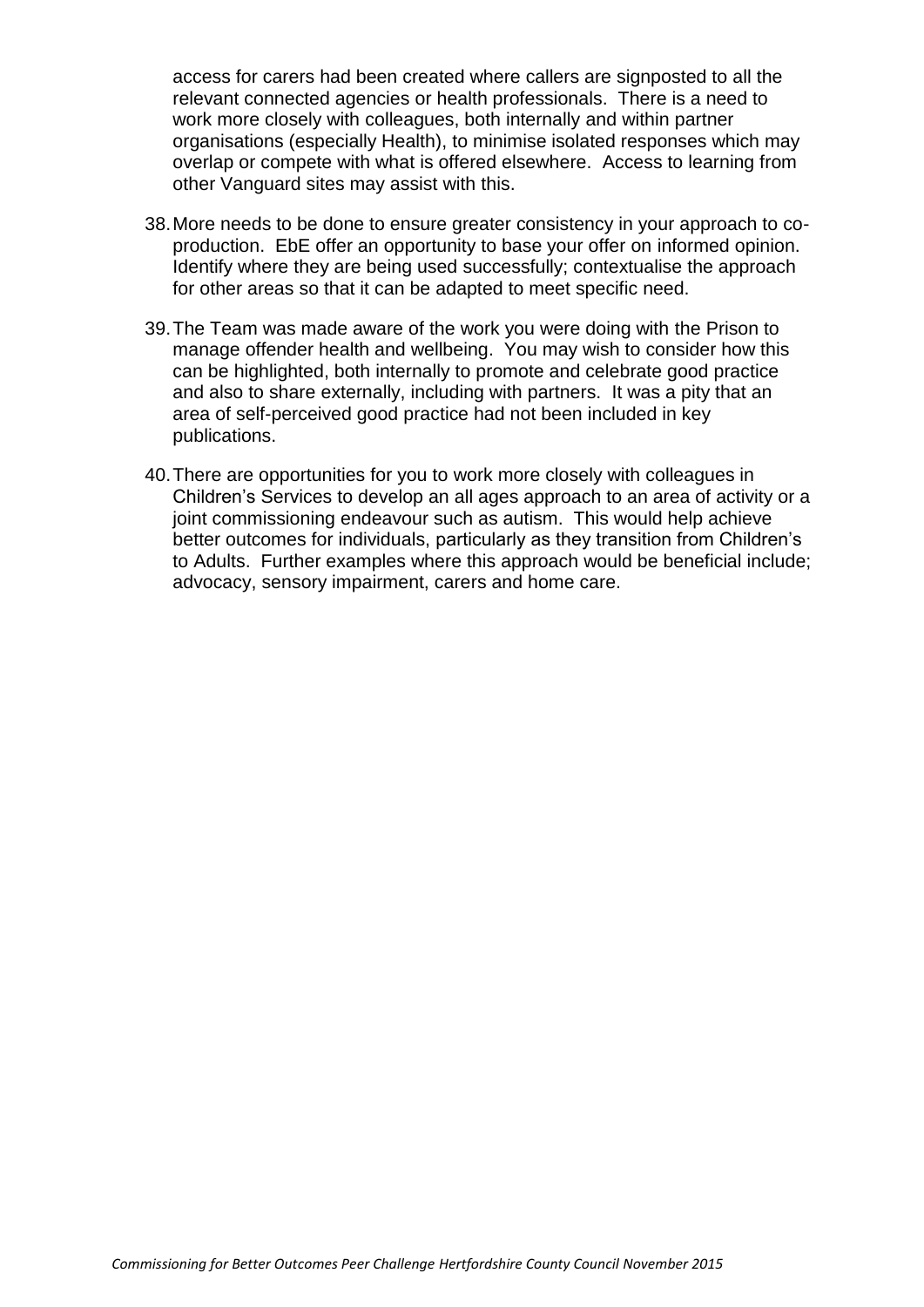## **Well led**

#### **Strengths**

- The "Herts Way" appears to be predicated on establishing strong relationships and clearly permeates multiple-layers within the council and without
- The Leader and Chief Executive supportive of adult care and integration
- Political leadership and engagement is good and the Department has high levels of credibility having built a strong corporate reputation over a number of years with successful incumbents
- The DASS's personal involvement and desire for improvement e.g. Dementia Friendly Training, HCPA celebratory evening
- Independent chair of HSAB leading a system wide approach
- Financial support to HSAB is good across the 3 funding partners the Council, Police and Health
- Use of JSNA, health and care data suggests an increasingly sophisticated understanding of need

#### **Areas for Consideration**

- There would appear to be an inconsistent logic to the commissioning model when considered across; residential, day and home care sectors: compared with the approach taken to Quantum Care, weighed against the wider residential market and how the narrative for Day Services is presented when compared to Home Care
- Missed opportunities with Children's services: all ages approach (Sensory Impairment, advocacy, carers, home care), transitions.
- Balance between commissioning and quality assurance activity where commissioning appeared well resourced with apparently less for quality assurance. The team accepts this may be an evolutionary point where the need to transform commissioning is greater.
- Challenge of working across two different CCGs with very different approaches.
- 41.In the Team's view there was a distinct and powerful approach in Hertfordshire that several of the people interviewed identified as the "Herts Way". This approach is based on the emphasis on and investment in positive relationships. The focus on relationships both at an individual and collective level, helps ensure effective co-production and joint commissioning and to overcome differences with partners. However, this may lead to an ever increasing desire by partners for you to provide 'face time' in the hope of ensuring swift outcomes that they are not able to match.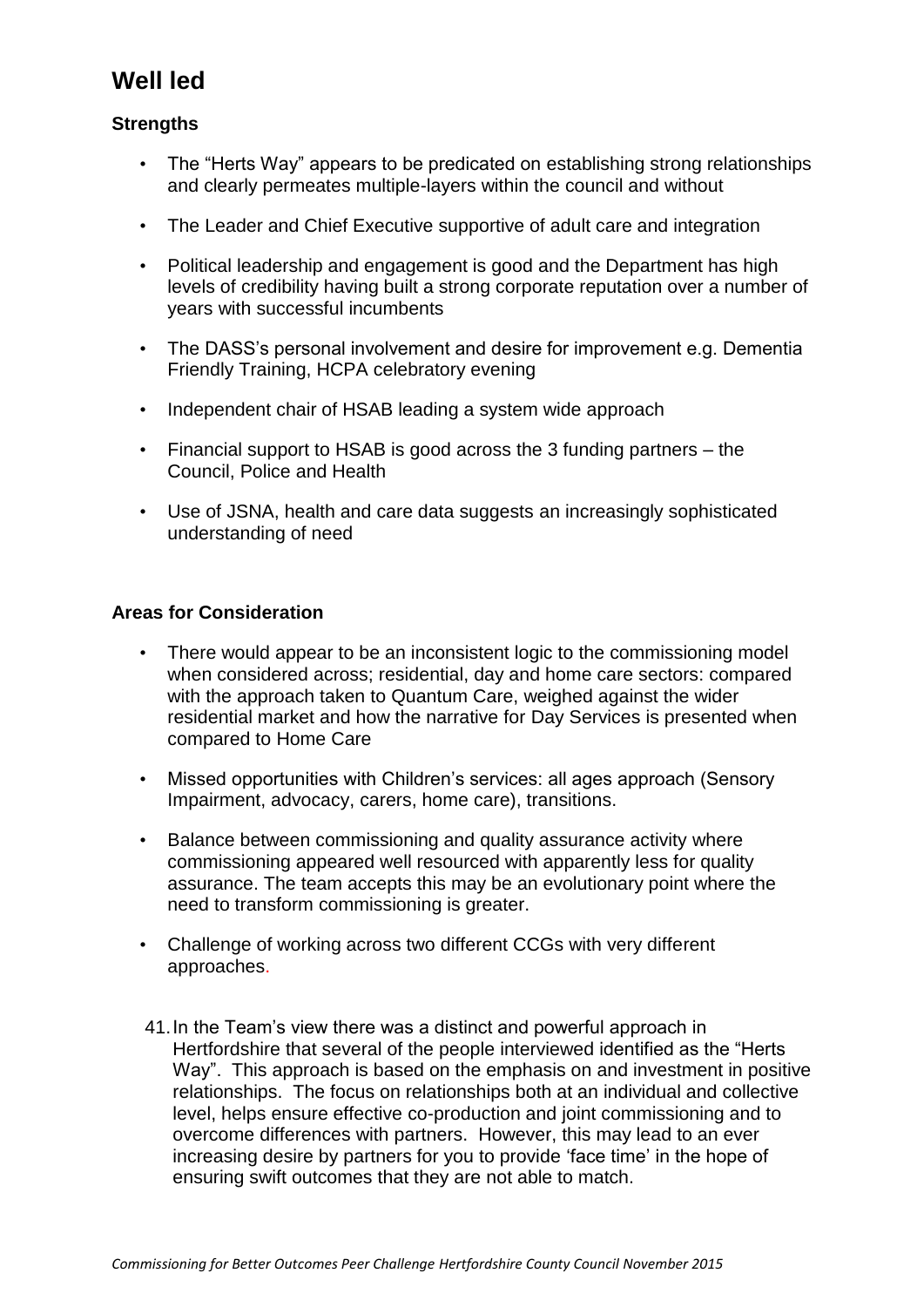- 42.There is clear support for the adult social care agenda from both political and managerial leaders. There is also an understanding of future issues and the role that integration can play in order to meet the challenges of demographic changes and the experience of disjointed care and health from the point of view of the individual citizen. The Portfolio Holder is engaged, well briefed and promoted the adults' agenda to cabinet colleagues.
- 43.Staff reported to the Team that the DASS was visible and known to them, as were the Assistant Directors. The DASSs personal involvement in the delivery of dementia awareness training was seen as a powerful message of his engagement and willingness to participate; that there was a connection between senior management and the front line. Staff felt able to rise issues and that answers would be forthcoming. Such approachability was valued and should continue.
- 44.Hertfordshire has some very good system leaders who engage in key activities. In the view of the Team the Chair of the HSAB was seen to provide strong leadership and was able to hold the partnership to account. In turn the partners demonstrate their support for the Board and its activities through their financial contributions. This is not the case with all SABs and should be maintained to bring about further partnership working, notably concerning activity and data analysis.
- 45.There is an increasingly sophisticated understanding of need, developed through using the JSNA. The research skills in Public Health are beginning to be used beyond developing the JSNA to provide insight and information to enable better commissioning e.g. in Mental Health and the development of Market Position Statements. This could be broadened to consider issues in Learning Disability and other areas of activity.
- 46.In the Team's view Home Care had a very clear narrative around the delivery model, which is widely understood. More needs to be done to ensure that there is the same level of clarity for Day Services, SERCO and Quantum Care. You may determine that a blended solution is right for Hertfordshire; however, this is not how partners currently see the situation and a clearly articulated model would help them position their offer.
- 47.In the Team's view Hertfordshire has a good level of resource to undertake commissioning activity and this is helping you evolve. The commissioning function is well regarded and has ascribed value, both internally and with partners. However, the quality assurance resource is less well regarded and has less resource. You may wish to consider whether the balance is now right with regards to achieving stated outcomes.
- 48.Two large CCGs need time and resource to work with their different approaches. With a need to consider how to facilitate a consistent approach that can be adopted for the whole county this presents particular challenges. If both the JSNA and adult care specific datasets were available by CCG area this would allow senior officers the opportunity to ascertain whether different outcomes were experienced and perhaps learn from these.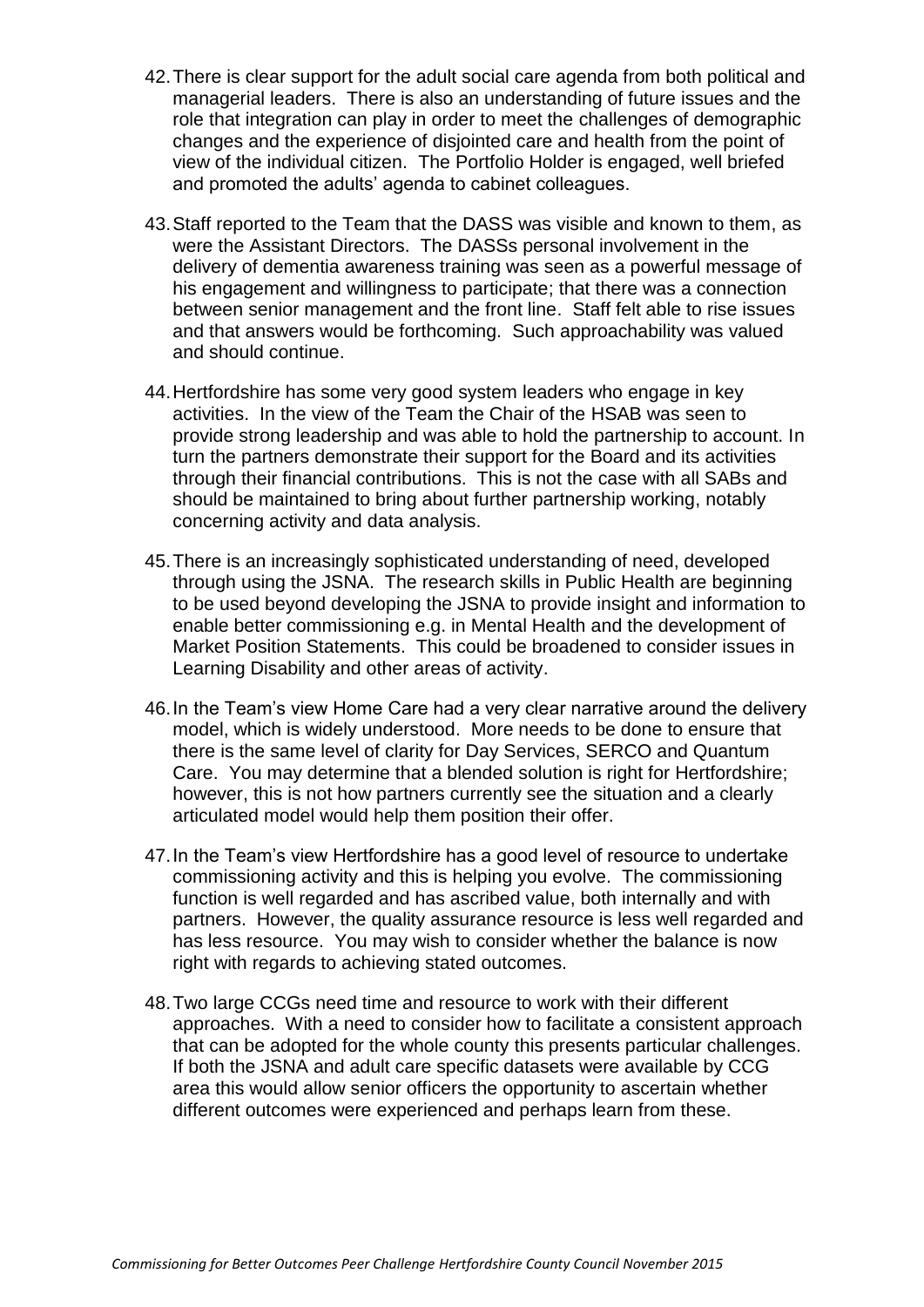## **Promotes a sustainable and diverse market place**

#### **Strengths**

- A strategic approach to home care, lead provider areas and contract longevity
- Innovative approaches to whole market workforce
- Herts Care Quality Standard is good practice, supported by robust monitoring and effective links with CCGs
- Allocation of weightings in contracts: 60% quality, 40% price is generating a quality orientated service environment and is recognised as such by partners

#### **Areas for consideration**

- Knowledge of the self-funder market could be strengthened and a protocol with providers would help ensure the 'offer' of assessment is pursued by selffunders
- Planning for capacity in the next 2-5 years still in development
- Future direction of day services and supported living is worthy of further reflection – does the current commissioning model facilitate greater choice and control?
- The relationship between telecare and Hertfordshire Equipment Service (HES) does not appear well developed
- Performance of SERCO and Goldsborough was questioned by some
- The MPS documentation lacks sufficient detail to enable providers to plan for future commissioning intentions
- 49.The strategic approach that has been taken with home care provision, including lead provider areas and contract longevity, has helped stabilise a key market. This will be a crucial area in the future and you may wish to consider offering even longer contracts in the future to provide increased stability.
- 50.The Herts Care Quality Standard is good practice and should be used to mitigate any differentials in monitoring practice across different agencies. There was notable practice in bringing together the Council's quality monitoring staff with those in the CCG so that there is a coherent view and approach to monitoring.
- 51.The Team noted that the weighting in contracts had shifted to give more emphasis to the quality of provision, in some cases up to 70%. The Team also recognised the level of political support needed in adopting this approach, which in other Council areas has been the reverse and criticised as 'a race to the bottom'. Providers that the Team spoke with welcomed this shift and reported a more positive attitude towards working with the Council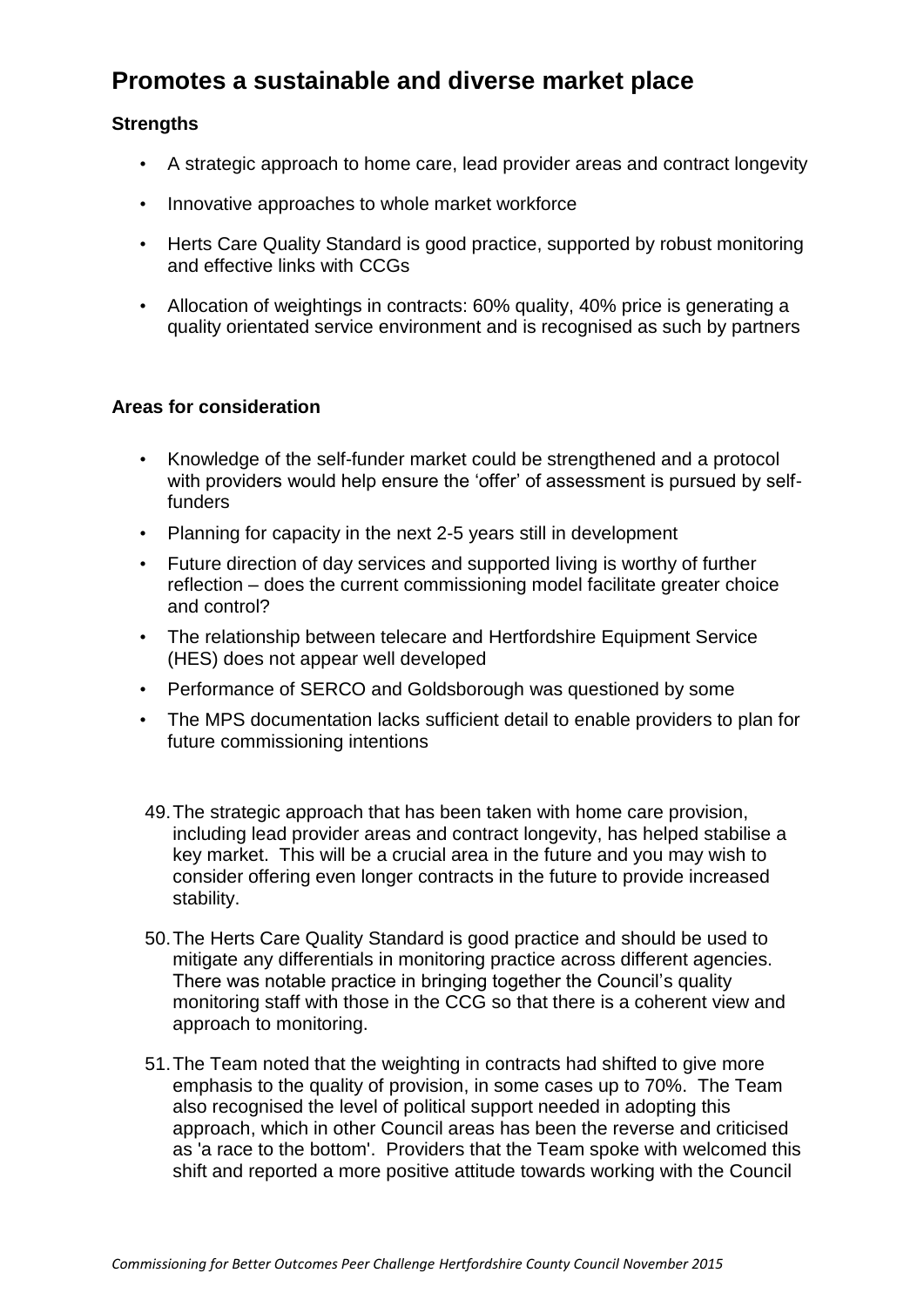as a result. There were also benefits in being clear on the minimum price you were willing to pay and in stating that you wanted providers to be members of HSPA.

- 52.You may wish to offer self-funders an assessment before they purchase a service. This could help establish a relationship and provide useful market information, as even if they do not obtain services through Hertfordshire there is still a responsibility towards them that will grow as the deadline for implementation of the Dilnot Funding Reforms approaches.
- 53.In the Teams' view the work on developing the workforce is strong and needs to continue, particularly in the context of integration with Health. More could be done to jointly construct scenarios for what a future workforce might look like, the work they will be expected to undertake and the skills required to do this. This approach might be useful when considering the future direction of day services and supported living.
- 54.There may be an opportunity to consider telecare and Integrated Community Equipment Service (ICES) collectively as service blocks rather than separately. For the person receiving a service this could make for one point of contact and potential rationalisation of logistical arrangements.
- 55.Where the SERCO and Goldsborough services are operating smoothly there may be an opportunity to shift capacity to focus on more transformational activity, for example onto performance review. As integration develops the Council will need to be clear where these services sit in new integrated pathways
- 56.There is an opportunity with the next iteration of the six Market Position Statements to make them more explicit with respect to future commissioning intentions. Providers can then be clear about expectations and be better able to plan ahead in order to meet those expectations.
- 57.We have sought to make the findings of the peer challenge constructive and helpful to the Council and also to strike an appropriate balance between support and challenge. We hope that you are able to receive positively the comments made here in this context. The team have learnt a great deal from the process ourselves and we have really appreciated the opportunity to take away some good examples of care and support that we can share with our own organisations.
- 58.On behalf of the team I would like to thank you for hosting this peer challenge and for working so positively with us. I hope you will agree this has resulted in helpful and constructive outcomes.
- 59.Yours sincerely,

Glen Garrod

(On behalf of the Peer Review Team)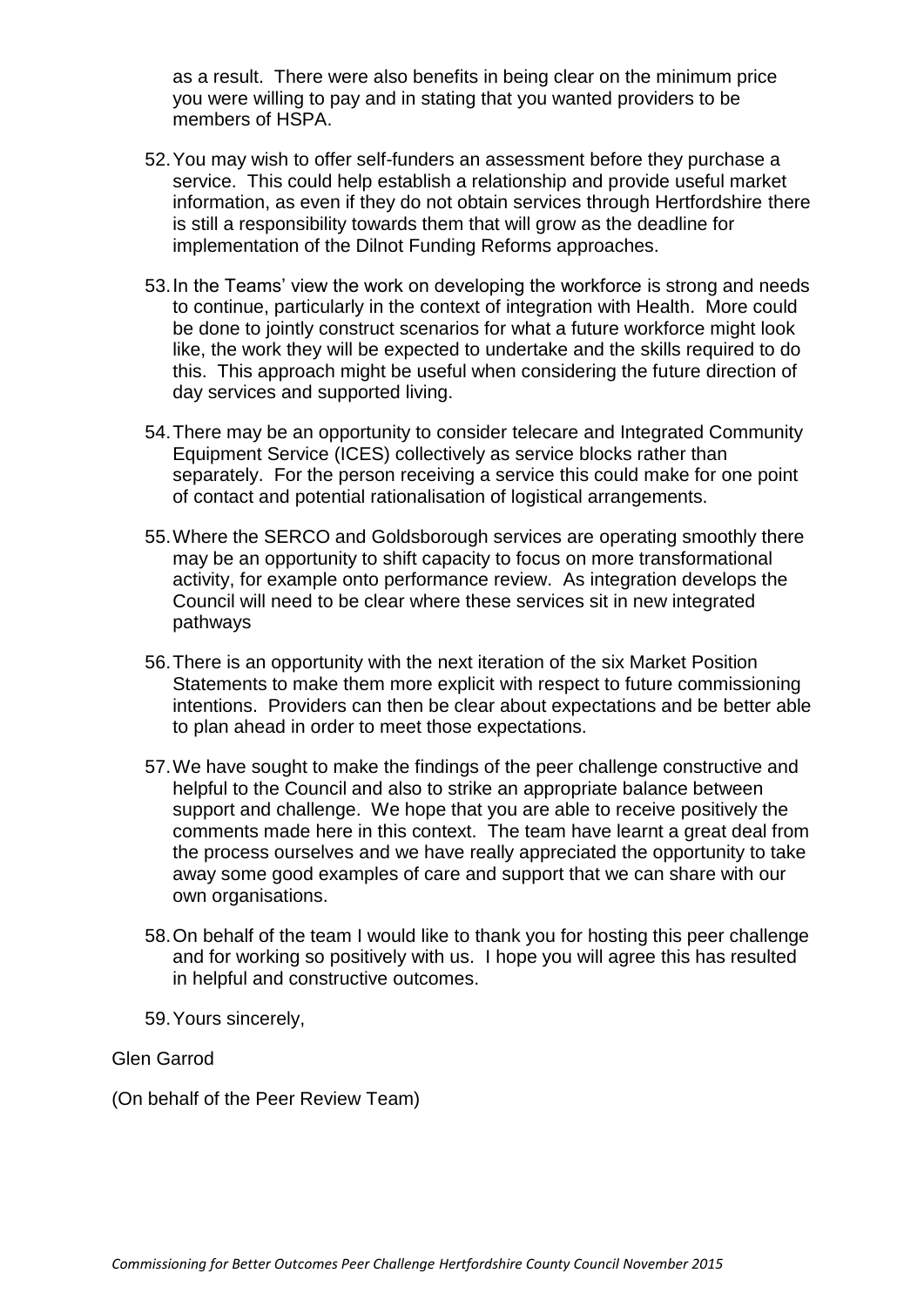## **Contact details**

Hertfordshire County Council is a member of the Local Government Association and has an on-going relationship managed by my colleague Gary Hughes, Principal Adviser – East of England who can be contacted on email:

[gary.hughes@local.gov.uk](mailto:gary.hughes@local.gov.uk) or telephone: 07771 941337, who would be happy to discuss the implications of this work for your further improvement and the LGA offers that support this.

Rachel Holynska is the LGA Care and Health Improvement Advisor (East Midlands & East of England) and can be contacted on email: [r.holynska@btinternet.com](mailto:r.holynska@btinternet.com) or telephone: 07585328458.

For more information about this Commissioning for Better Outcomes Peer Challenge at Hertfordshire County Council please contact:

**Marcus Coulson** Programme Manager **Local Government Association** Email: [marcus.coulson@local.gov.uk](mailto:marcus.coulson@local.gov.uk) Tel: 07766 252 853

For more information on adults peer challenges and peer reviews or the work of the Local Government Association please see our website [http://www.local.gov.uk/peer](http://www.local.gov.uk/peer-challenges/-/journal_content/56/10180/3511083/ARTICLE)[challenges/-/journal\\_content/56/10180/3511083/ARTICLE](http://www.local.gov.uk/peer-challenges/-/journal_content/56/10180/3511083/ARTICLE)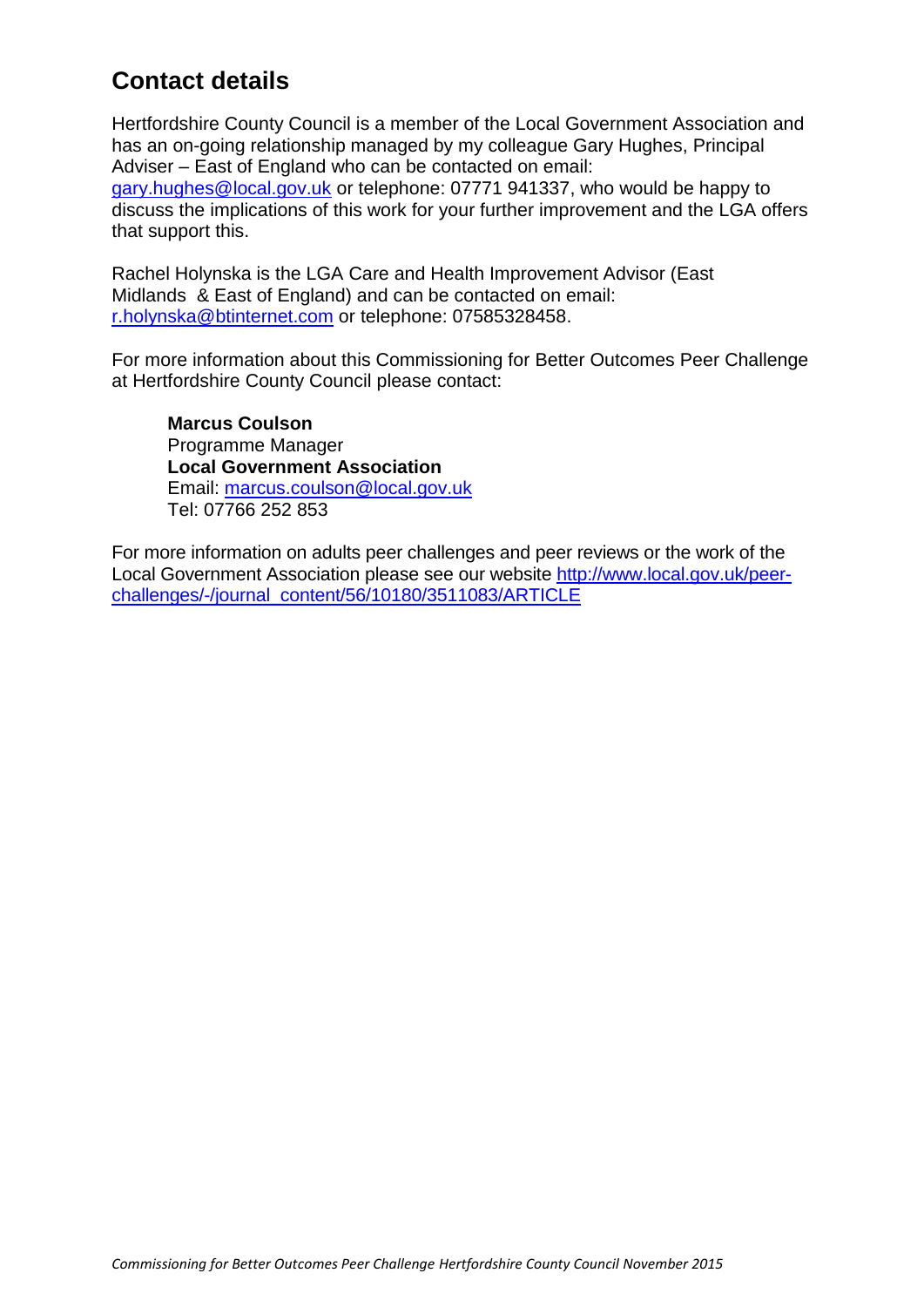## **Appendix 1 –Commissioning for Better Outcomes Standards (Previous version)**

| <b>Domain</b>                                      | <b>Description</b>                                                                                                                                                                                                                                | <b>Standards</b>                                                                                                                        |
|----------------------------------------------------|---------------------------------------------------------------------------------------------------------------------------------------------------------------------------------------------------------------------------------------------------|-----------------------------------------------------------------------------------------------------------------------------------------|
| <b>Person-centred and</b><br>outcomes-focused      | This domain covers the<br>quality of experience of<br>people who use social care<br>services, their families and<br>carers and local<br>communities. It considers<br>the outcomes of social care<br>at both an individual and<br>population level | 1. Person-centred and<br>focuses on outcomes<br>2. Promotes health and<br>wellbeing<br>3. Delivers social value                         |
| <b>Inclusive</b>                                   | This domain covers the<br>inclusivity of commissioning,<br>both in terms of the process<br>and outcomes.                                                                                                                                          | 4. Coproduced with local<br>people, their carers and<br>communities<br>5. Positive engagement with<br>providers<br>6. Promotes equality |
| <b>Well led</b>                                    | This domain covers how well<br>led commissioning is by the<br>Local Authority, including<br>how commissioning of social<br>care is supported by both<br>the wider organisation and<br>partner organisations.                                      | 7. Well led<br>8. A whole system approach<br>9. Uses evidence about what<br>works                                                       |
| Promotes a sustainable and<br>diverse market place | This domain covers the<br>promotion of a vibrant,<br>diverse and sustainable<br>market, where improving<br>quality and safety is integral<br>to commissioning decisions.                                                                          | 10. A diverse and sustainable<br>market<br>11. Provides value for money<br>12. Develops the workforce                                   |